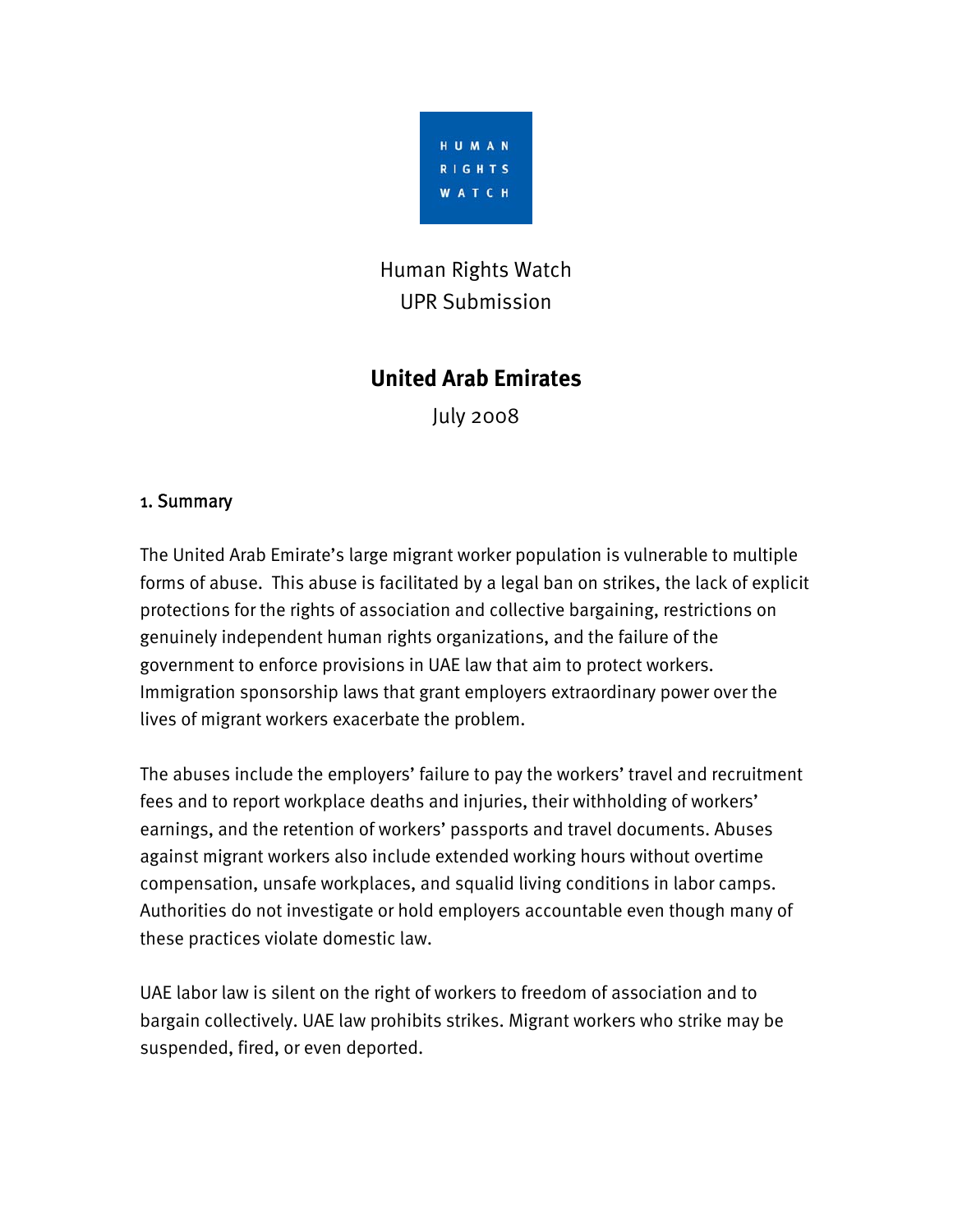Migrant domestic workers also routinely suffer abuse such as forced confinement in the workplace, restricted communication with family and friends, no rest days, and restrictions on their ability to return to their home countries when they wish to do so. Human Rights Watch has found that physical, psychological, and sexual abuse and food deprivation of domestic workers occurs without abusers being held accountable. Like their counterparts in the construction industry, migrant domestic workers face the confiscation of their identity documents, nonpayment or less-thanfull payment of wages, excessively long working hours, inadequate living conditions, and exploitation by labor agents. However, the country's labor laws, which protect construction workers, do not extend to domestic workers.

In addition to the lack of explicit protections for workers wishing to form unions, the UAE does not guarantee the freedom of association more generally. In at least two cases, the Ministry of Labor and Social Welfare has failed to process applications submitted by prominent activists seeking permits to establish human rights organizations.

The UAE government should ratify core labor conventions and amend its laws accordingly, enforce existing labor laws and hold employers accountable for any violations, bring domestic workers under the protection of labor laws, and allow independent human rights organizations to form and function freely.

#### 2. Migrant Labor Situation

**2** 22 22 23 24 25 26 27 28 29 29 20 21 22 23 24 25 26 27 27 28 29 20 21 22 23 24 25 26 27 27 27 27 27 27 27 27

Roughly 85 percent of the UAE's population is made up of foreigners, and foreigners account for nearly 99 percent of the workforce in the private sector, including domestic workers. As of August 2007, according to the Ministry of Labor, there were 4.5 million foreigners in the country, compared to 800,000 Emirati citizens. Economic growth has attracted large domestic and foreign investments; the current construction boom is one of the largest in the world.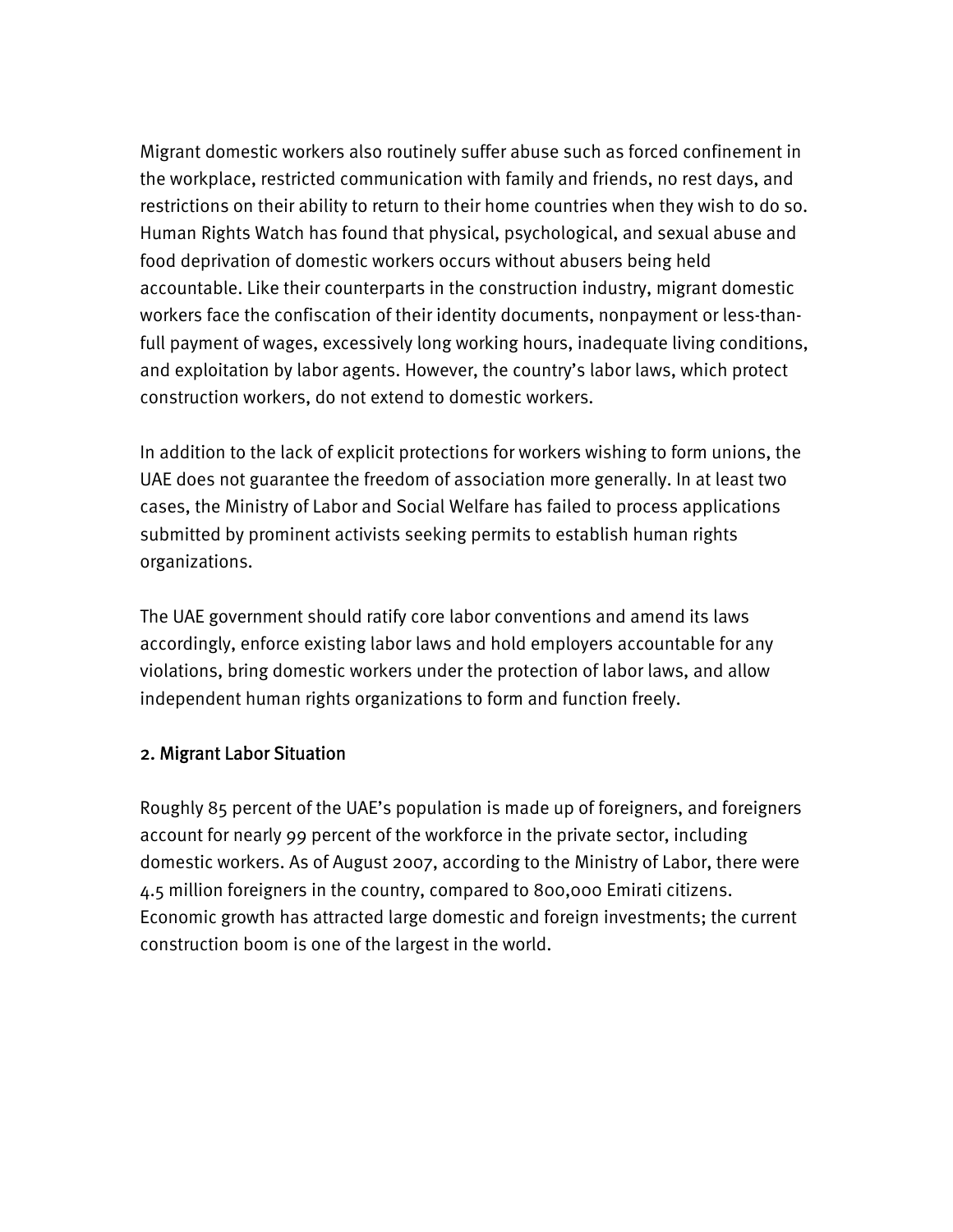Over the course of 2007, the UAE made incremental improvements in the conditions of migrant workers. Most significantly, a substantial number of employers have upgraded workers' living quarters, including by improving sanitary conditions and easing overcrowding. The Ministry of Labor also claims to have shut down over one hundred companies that violated labor laws. However, it has not divulged the names of these companies, making it impossible to verify the claim.

On February 5, 2007, in a step toward transparency, the Ministry of Labor published online draft revisions to the labor law and invited public comment. The draft law falls far short of international standards in several critical areas. It contains no provisions on the right of workers to organize and to bargain collectively; it explicitly allows authorities to punish striking workers. It also excludes from its purview all domestic workers employed in private households. The new law has not yet been adopted.

Because of lax oversight by the authorities, women domestic workers are at particular risk of abuse, including food deprivation, forced confinement, and physical or sexual abuse by their employers. In April 2007, the UAE introduced a standard contract for domestic workers that provides some protections, but contains no ceiling on working hours per week, no provisions for a rest day or overtime pay, no workers' compensation, and only provides for unspecified "adequate breaks" and one month of paid vacation every two years. The standard contract does not serve as an adequate substitute for extending equal protection to domestic workers under the labor law.

The government failed in 2007 to put in place a minimum wage as required by the UAE Labor Law of 1980.

Despite the risks of losing their jobs and facing deportation, workers in the UAE have continued to participate in strikes, some of which have turned violent. While government officials have made public assurances that only instigators of violence would be prosecuted and deported, Human Rights Watch is concerned that nonviolent participants in strikes may face punishment as well. The absence of unions or

**1**  $\overline{3}$   $\overline{3}$   $\overline{3}$   $\overline{3}$   $\overline{3}$   $\overline{3}$   $\overline{3}$   $\overline{3}$   $\overline{3}$   $\overline{3}$   $\overline{3}$   $\overline{3}$   $\overline{3}$   $\overline{3}$   $\overline{3}$   $\overline{3}$   $\overline{3}$   $\overline{3}$   $\overline{3}$   $\overline{3}$   $\overline{3}$   $\overline{3}$   $\overline{3}$   $\overline{3}$   $\$